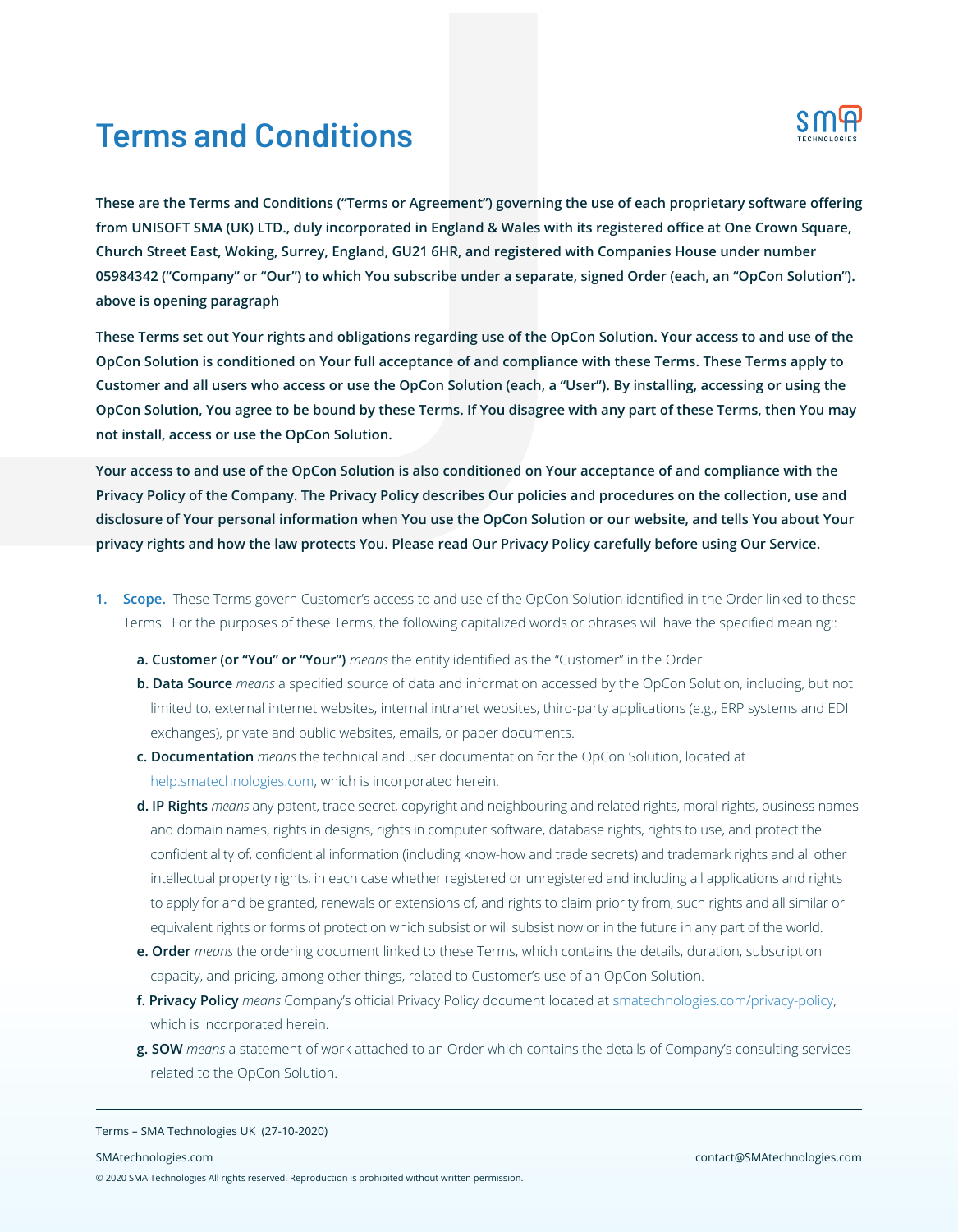- **h. Support** *means* those support and maintenance services provided by Company for the OpCon Solution under these Terms.
- **i. Task** *means* each unique set of instructions executed in the OpCon Solution. For clarification purposes, a Task that runs one time on one machine counts as one Task. A Task that runs multiple times on the same machine using the same parameters counts as a Task. A Task that runs on multiple machines or using multiple parameters counts as multiple Tasks. For licensing purposes, a Task is counted whether the unit of work completes successfully or fails.

## **2. License.**

- **a. License**. Subject to these Terms, Company grants to Customer a non-exclusive, non-transferable, and term-based license without the right to grant sublicences (other than as expressly provided in 2(a)(iii)) (the "**License**") to use the OpCon Solution in accordance with the following:
	- **i.** To the extent delivered in object-code format, Customer may install the OpCon Solution on those computers specified in the Order and may use the OpCon Solution to perform Tasks, among other functions described in the Documentation;
	- **ii.** To the extent delivered as a service, Customer may use the OpCon Solution to perform Tasks, among other functions described in the Documentation;
	- **iii.** Customer may allow its employees, majority-owned affiliates, representatives, consultants, contractors or agents to access and use the OpCon Solution; provided that such access and use of the OpCon Solution must be for the sole benefit and internal business operations of Customer, and Customer must remain responsible for such Users' compliance with these Terms.
- **b. License Restrictions**. Customer will not, nor will it permit or assist Users to:
	- **i.** Decompile, disassemble or reverse engineer the OpCon Solution or otherwise circumvent protection of the OpCon Solution; provided that if Customer needs to decompile, translate or reproduce the code of the OpCon Solution for the purpose of interoperability under the conditions provided by law, Customer shall request the information necessary for the interoperability from Company and may only carry out such operations within the limits permitted by law and if Customer has not obtained the appropriate information from Company within a reasonable time.
	- **ii.** Correct or have any malfunctioning or error in the OpCon Solution corrected without Company's prior consent, Company reserving the right to provide such corrections, under the terms and conditions of these Terms;
	- **iii.** Use the OpCon Solution to develop or market any conversion utility or aid specific to the OpCon Solution enabling users to convert from the OpCon Solution to an alternative software application;
	- **iv.** Market, sell, rent, lease, lend, provide, transfer, assign, grant or otherwise commercialize any interest in, the License or the OpCon Solution to any third-party;
	- **v.** Print, reproduce or copy in any form, in whole or in part, the OpCon Solution, except as is necessary for its own internal use and for backup purposes. Any and all copies made by Customer are subject to these Terms and are the sole and exclusive property of Company and must remain in the custody and control of Customer. Company may adopt from time to time such mechanical or electronic methods as Company deems necessary to control the unauthorized use or distribution of the OpCon Solution, associated Documentation or supporting material
	- **vi.** Use the OpCon Solution otherwise than in accordance with these Terms and the Documentation; and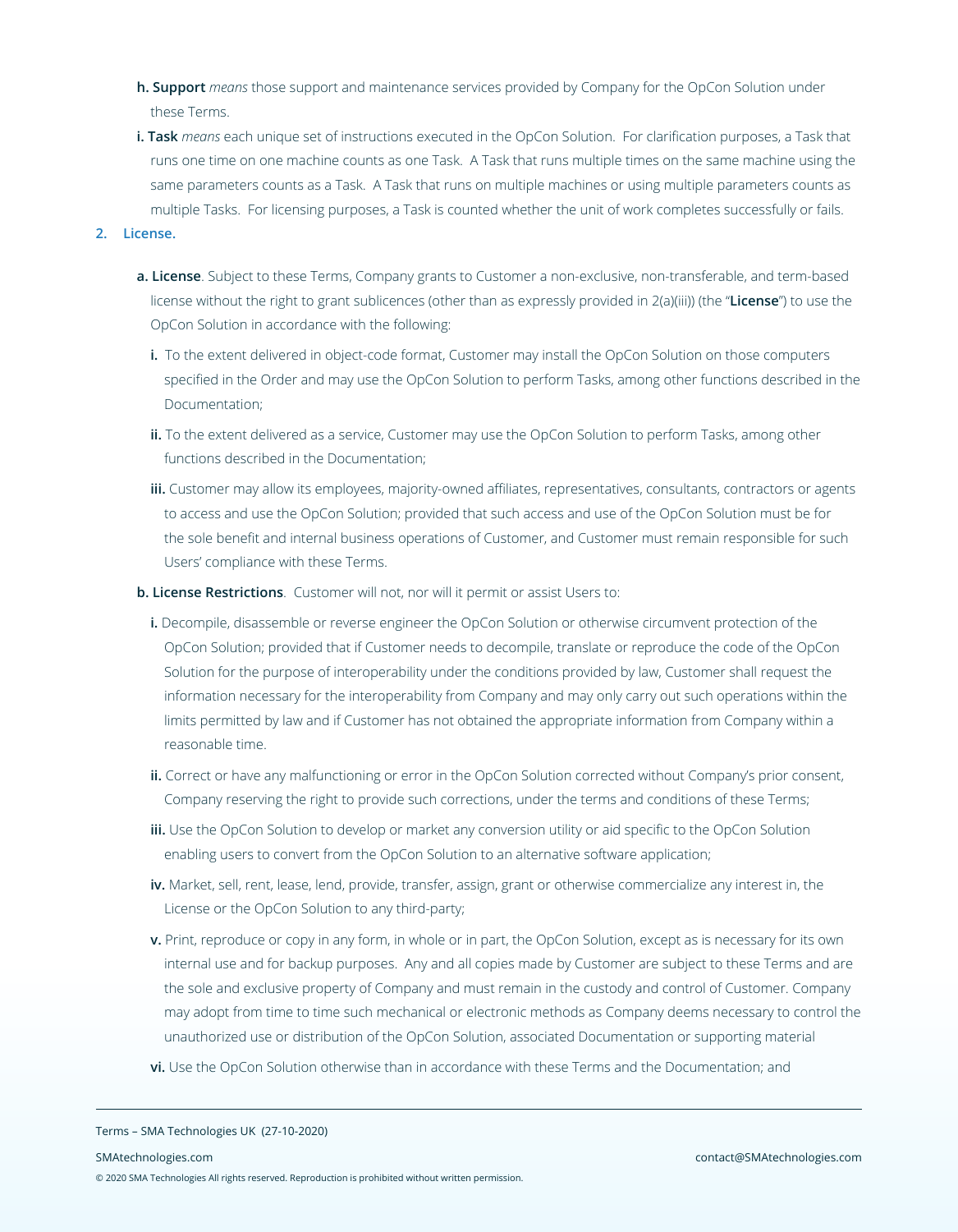**vii.** Make unauthorized changes to the underlying database(s) in the OpCon Solution.

**c. Customer Data.** Customer owns all data or information that is provided by Customer or stored in the OpCon Solution or provided from a Data Source or Customer's own systems ("Customer Data"). Customer grants Company the right to use the Customer Data solely for purposes of Company performing its obligations and exercising its rights under this Agreement. During the term of an Order, Customer may export its Customer Data as allowed by functionality within the OpCon Solution in standardized format, as described in the Documentation. Customer grants Company a non-exclusive, royalty-free license to internally and externally use any aggregated and/or anonymized statistical data regarding the performance of the OpCon Solution, including its processing of Customer Data, in a manner that does not allow for the identification of Customer or disclosure of Customer Data.

#### **3. Term and Termination.**

- **a. Term**. This Agreement continues until its associated Order has expired or been terminated (whichever is earlier) as provided below.
- **b. Termination for Material Breach.** If either party is in material breach of these Terms, the other party may terminate these Terms at the end of a written 30-day notice/cure period, if the breach has not been cured.
- **c. Suspension**. Company may, after giving Customer reasonable notice, temporarily suspend Customer's access to an OpCon Solution if Customer is 30 days or more overdue in its payment of any subscription fees (and in such circumstances the Company shall be under no obligation to provide access to an OpCon Solution and/or any services while the invoice(s) concerned remain unpaid); or Company believes in good faith that, in using the OpCon Solution, Customer has violated, or will violate, any applicable law.
- **d. Return of Customer Data**. Upon request within 30 days after termination or expiry of this Agreement (whichever is earlier), Company will make Customer Data available to Customer in an industry standard format. After such 30-day period, Company has no obligation to maintain or store the Customer Data and will be entitled to destroy it.
- **e. Return of Company Property upon Termination**. Upon termination or expiry of this Agreement (whichever is earlier) for any reason, Customer must pay Company all amounts due and owed under the Order(s) and destroy or return all property of Company. Upon Company's request, Customer will confirm in writing its compliance with this destruction or return requirement.
- **f. Further Consequences of Termination** Upon termination or expiry of these Terms (whichever is earlier) for any reason all licences granted under these Terms shall immediately terminate and the Customer shall immediately cease all use of the OpCon Solution and the Documentation.
- **g.** Expiry or termination of this Agreement will not affect the accrued rights and obligations of the parties as at the date of expiry or termination.

#### **4. Services.**

- **a.** Support. Subject to Customer's payment of required Support Fees specified in an Order, if any, Company will provide Support for the Opcon Solution under the terms of Company's Support Policy which is located at smatechnologies.com/support, which is incorporated into these Terms for all purposes (**"Support Policy"**). Support includes the following:
	- **i.** Such services necessary to install and maintain the OpCon Solution in order that it performs in accordance with the Documentation;

#### Terms – SMA Technologies UK (27-10-2020)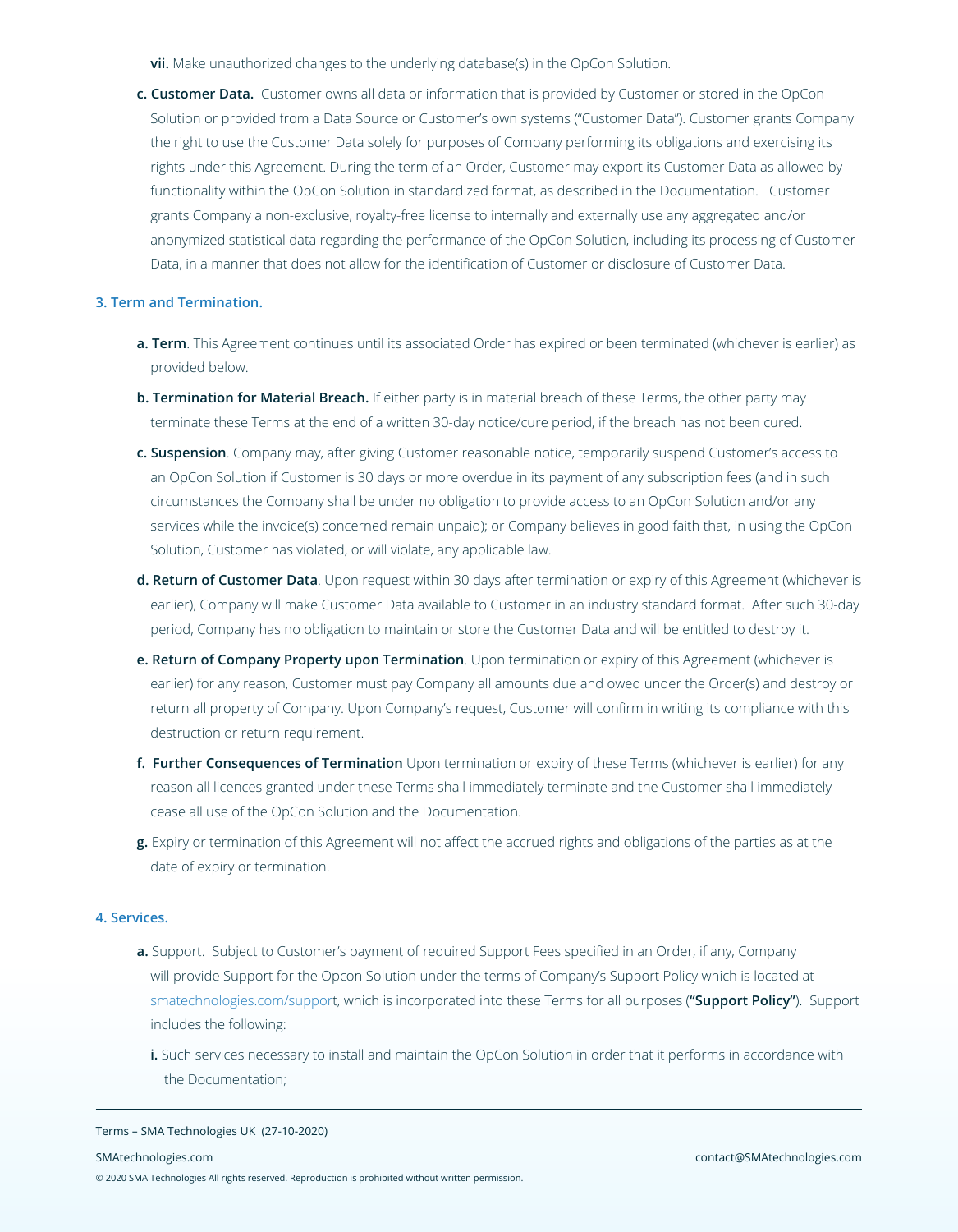- **ii.** Such improvements, enhancements, extensions and other changes to the OpCon Solution as are determined by Company to be suitable to the uses made of the OpCon Solution by Customer;
- **iii.** Updates for the OpCon Solution as required to cause the OpCon Solution to operate under new versions of Customer's operating system(s); provided such updates are technically feasible as determined in Company's sole reasonable discretion.
- **b. Consulting Services** . As documented in a mutually-signed SOW, Company will provide specified setup, conversion, installation/implementation, and/or customization services with respect to the OpCon Solution, subject in all respects to these Terms and the SOW.

#### **5. Payment.**

- **a. Fees**. Customer must pay all fees due and as set out under the Order within 30 days of the invoice date, in the currency set out in each Order, except for any invoices disputed in good faith as being inaccurate. Company may charge Customer a late interest rate applied to the sums due if such sums are not paid when due. Customer is responsible for all applicable sales, use, withholding, value added tax (VAT) and other similar taxes. No Customer purchase order is required unless specified in an Order.
- **b. Expenses**. Customer will reimburse Company for reasonable travel expenses incurred in connection with its performance under a SOW. In connection with any invoice for expense reimbursement, Company will, upon request, provide copies of receipts and other documents reasonably necessary to verify the amount and nature of any such expenses.
- **c. Taxes**. Payment of all sales tax, use tax, VAT, foreign, state or federal taxes, and any other taxes in any form, offsets, withholding or currency control associated with the Order, and all subsequent Support charges, will reside solely with, and be the financial responsibility of, the Customer, excluding taxes based on Company's income which will be paid by Company. Domestic sales and use taxes (VAT) will be included on invoices where applicable.
- **d. Audit and True-ups**. Customer will provide reports to Company for the purpose of calculation of fees pursuant to and due under the Order. Customer acknowledges that Company may use functionality within the OpCon Solution to collect usage information to assist in such calculations. Once a year, Company, and its designated representatives, will review Customer's usage records within the Opcon Solution that relate to its payment obligations under an Order.

### **6. Proprietary Rights; Confidentiality; Personal Data; Data Security.**

**a. Proprietary Rights.** Company and its licensors retain all ownership, title and interest in and to the OpCon Solution and its associated design, software, documentation (including but not limited to the Documentation), processes, algorithms, and user interfaces, including services and deliverables provided by Company as part of Support and/ or Consulting Services, and all IP Rights embodied in each of them (**"Company Technology"**). Customer may not remove or modify any proprietary marking or restrictive legends from the Company Technology. Company reserves all rights not expressly granted in these Terms.

#### **b. Mutual Confidentiality.**

**i. Definition of Confidential Information**. Confidential Information means all non-public information disclosed by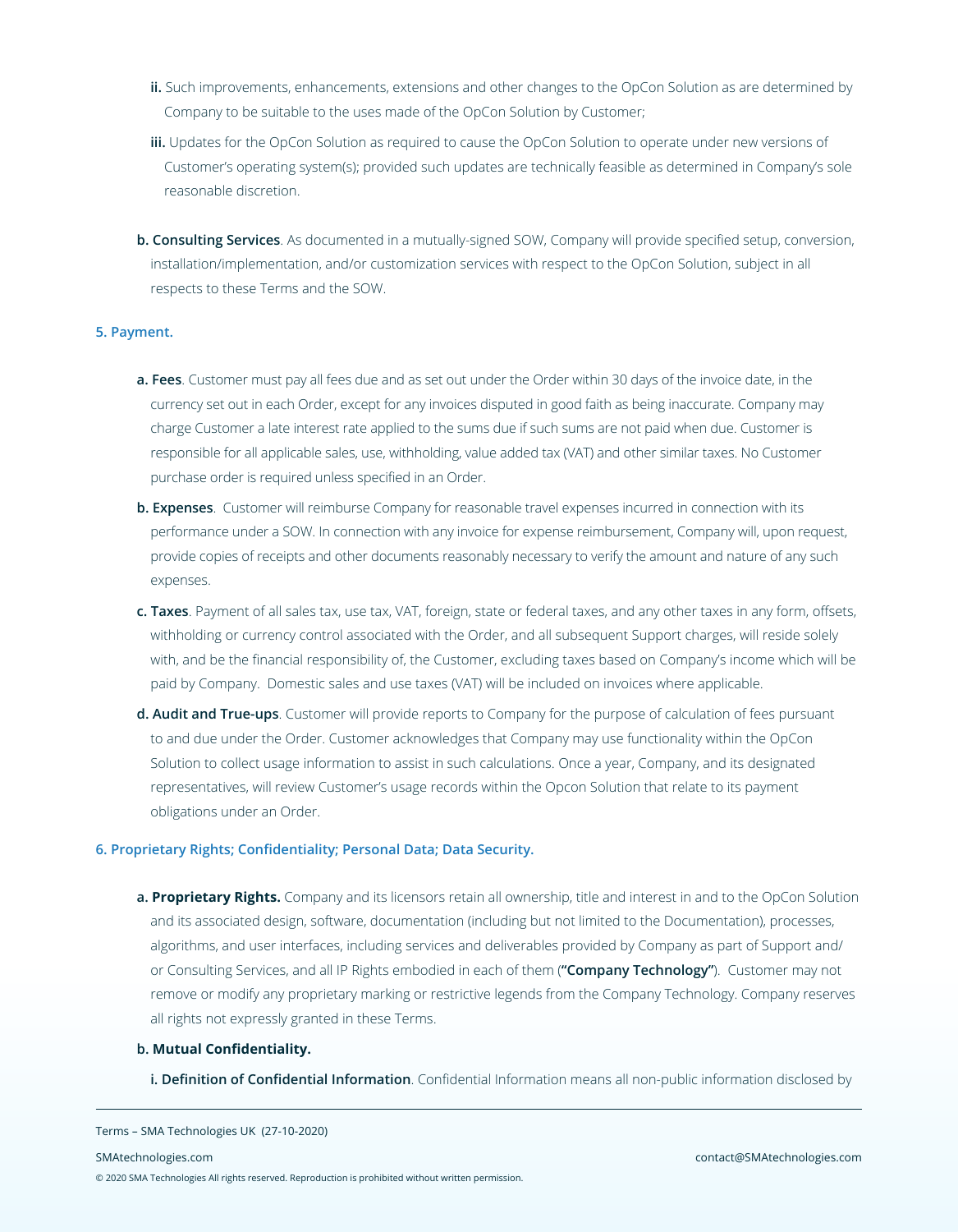a party ("**Discloser**") to the other party ("**Recipient**"), whether orally or in writing, that is designated as confidential or that reasonably should be understood to be confidential given the nature of the information and the circumstances of disclosure ("**Confidential Information**"). Customer Confidential Information includes, without limitation, the Customer Data. Company's Confidential Information includes, without limitation, these Terms, the Order, and the Company Technology.

- **ii. Protection of Confidential Information**. Where a Recipient receives Confidential Information from a Discloser, such Recipient agrees to keep such Confidential Information in confidence and to use the same degree of care that it uses to protect the confidentiality of its own confidential information (but in no event less than reasonable care) and will not disclose or use any Confidential Information of the Discloser for any purpose outside the scope of this Agreement. The Recipient must, under an obligation of reinforced means, limit access to Confidential Information to those of its employees and contractors who need such access for purposes consistent with this Agreement and who have signed confidentiality agreements with Recipient no less restrictive than the terms of this Agreement. The obligations provided in this section shall remain in effect for the term of the Agreement and for a duration of three (3) years after the termination or expiry of the Agreement.
- **iii. Exclusions**. Confidential Information *excludes* information that: (1) is or becomes generally known to the public without breach of any obligation owed to Discloser, (2) was known to the Recipient prior to its disclosure by the Discloser without breach of any obligation owed to the Discloser, (3) is received from a third-party without breach of any obligation owed to Discloser, or (4) was independently developed by the Recipient without use or access to the Confidential Information. The Recipient may disclose Confidential Information to the extent required by law or court order or other regulatory authority of competent jurisdiction but will, where permissible under applicable law for it to do so, provide Discloser with as much advance notice of such proposed disclosure (whether or not to seek a protective order or similar) as possible.

#### **c. Personal Data.**

**i.** When the OpCon Solution is installed on premise at a Customer facility, by configuration Company will not have access to Customer network(s) or Personal Data, and does not monitor the processing of Customer Data, except as provided in a separate, signed agreement for Managed Automation Services, as applicable. The Customer shall provide the Company with advanced written notice prior to uploading any Personal Data to the OpCon Solution and shall ensure that relevant consents have been received from data subjects or applicable notices have been provided so that the Customer may provide the Personal Data to the Company for the processing outlined within this Agreement.

**ii.** In this clause 6(c):

- **A."Controller", "Data Subject" "Personal Data", "Personal Data Breach", "Processor"** and **"processing"** have the meaning given to them in the GDPR (and **"process"** and **"processed"** shall be construed accordingly);
- **B. "Data Protection Laws"** means (1) the GDPR; and (2) all other laws concerning the processing of data relating to living persons including the Data Protection Act 2018; and
- **C. "GDPR"** means Regulation (EU) 2016/679 on the protection of natural persons with regard to the processing of personal data and on the free movement of such data, and repealing Directive 95/46/EC (General Data Protection Regulation);
- **iii.** If and to the extent that the Company processes Personal Data in the course of providing access to the OpCon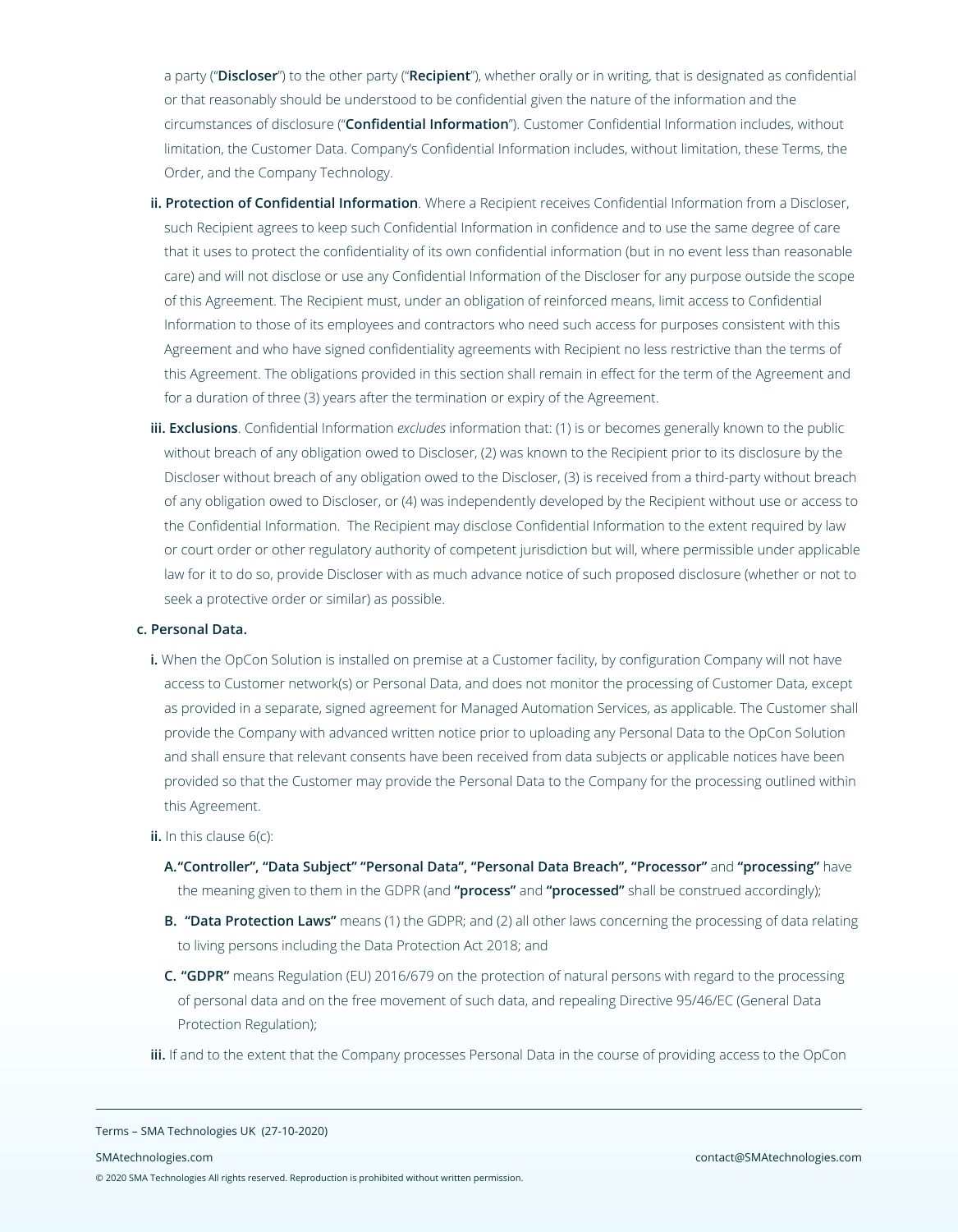Solution to the Customer, each party acknowledges that, for the purpose of Data Protection Laws, the Customer is the Controller of the Personal Data and the Company is the Processor.

- **iv.** The Company shall:
	- **A.** Process personal data in accordance with Our Privacy Policy;
	- **B.** (1) Implement appropriate technical and organisational measures to ensure a level of security appropriate to the risk, including the risk of unauthorised or unlawful processing of Personal Data, and of accidental or unlawful loss, alteration, unauthorised disclosure or destruction of, or damage to, Personal Data; and (2) in such a manner for the fulfilment of the Customer's obligation to respond to requests by Data Subjects to exercise their rights of access, rectification or erasure, to restrict or object to processing of Personal Data, or to data portability;
	- **C.** Only process the Personal Data in accordance with the Customer's instructions;
	- **D.** If a Data Subject makes a written request to us to exercise any of the rights referred to in paragraph 6(c)(iv) (B)(2), forward the request to the Customer and, upon the Customer's reasonable written request and cost, provide the Customer with all co-operation and assistance the Company may reasonably request in relation to that request with regards to applicable deadlines and information requirements;
	- **E.** Taking into account the state of the art, the costs of implementation and the nature, scope, context and purpose of processing, implement and maintain appropriate technical and organisational measures;
	- **F.** Notify the Customer without undue delay after becoming aware of a Personal Data Breach, and provide the Customer at the Customer's cost with all co-operation and assistance reasonably requested by the Customer to enable the Customer to notify the Personal Data Breach to the relevant supervisory authority and relevant Data Subject(s) (as applicable);
	- **G.** Save for those sub-processors already engaged by the Company, not engage another sub-processor without informing the Customer of any intended changes concerning the addition or replacement of other processors, thereby giving the Customer the opportunity to object to such changes. If the Company does not receive from the Customer, within ten (10) days of providing notice an objection to the addition or replacement of a subprocessor, the Customer will be deemed to have consented to such changes;
	- **H.** Before disclosing Personal Data to any sub-processor, enter into a contract with that sub-processor containing obligations equivalent to those set out in this Agreement
	- **I.** Remain liable to the Customer for the acts or omissions of such sub-processors in respect of the processing of Personal Data under this Agreement and ensure that any sub-processors are bound to hold the information in confidence to at least the same standard as required under this Agreement;
- **J.** Promptly notify the Customer if the Company receives any complaint, notice or communication which relates directly or indirectly to the processing of Personal Data, or to either Party's compliance with Data Protection Laws, and shall co-operate and assist the Customer in relation to any such complaint, notice, communication or non-compliance; and
- **K.** Upon the Customer's reasonable written request, provide all information necessary to demonstrate compliance with these terms.
- **v.** Any transfers to territories outside the EEA (whether or not specified in this Agreement) shall be conducted in compliance with the conditions for transfer set out in Chapter V (Articles 44-50) of the GDPR.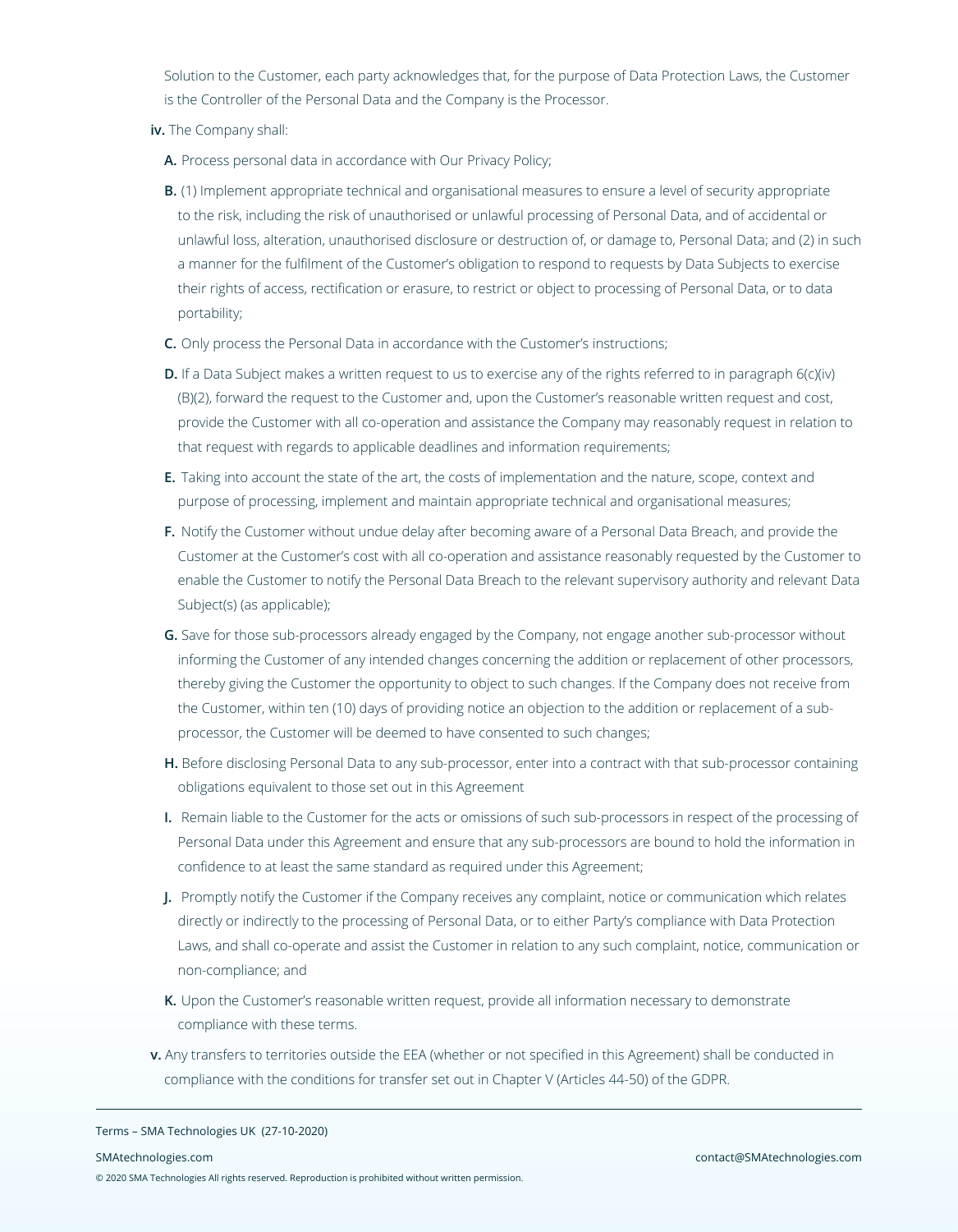- **vi.** Upon termination or expiry of this Agreement, the Company shall either return the Personal Data to the Customer or to a processor nominated by the Customer or delete the Personal Data and all copies and extracts of the Personal Data unless required to retain a copy in accordance with any applicable law.
- **vii.** Customer agrees, upon demand, to defend, hold harmless and indemnify Company against any claim, damage, loss, fine, cost, expense or liability suffered or otherwise incurred by the Company arising as a result of or in connection with breach of clause 6(c).

### **7. Warranties.**

- **a. OpCon Solution Warranty.** Company warrants that: (i) the OpCon Solution will contain the features and functions contained in the Documentation; and (ii) the functionality or features of the OpCon Solution may change but will not materially decrease during any paid term. AS CUSTOMER'S EXCLUSIVE REMEDY AND COMPANY'S ENTIRE LIABILITY UNDER THIS WARRANTY, Company will fix or replace the non-conforming portion of the OpCon Solution within a commercially reasonable period of time after Customer notifies Company of the breach; provided, however, that if within the 60 day period following initial delivery of the OpCon Solution to Customer, Company cannot remedy the breach, then Customer may terminate the Order and request a refund of the fees paid for such OpCon Solution. This warranty does not apply if: (1) the OpCon Solution is not used in accordance with Documentation, (2) any equipment owned or supplied by Customer malfunctions, or (3) any other cause which is not attributable to the acts or omissions of Company.
- **b. Consulting Services Warranty.** Company warrants that, for a period of 60 days after delivery of any Consulting Service, it has performed such Consulting Service in accordance with the SOW and generally accepted practices within the software industry. Customer must notify Company of any breach of this warranty no later than 10 days after Customer's discovery of the breach. AS CUSTOMER'S EXCLUSIVE REMEDY AND COMPANY'S ENTIRE LIABILITY UNDER THIS WARRANTY, Company will re-perform the non-conforming portion of the Consulting Services within a commercially reasonable period of time; provided, however, if Company cannot remedy the breach within a reasonable period of time after Customer notifies Company of the breach, but in any event, no later than 60 days after delivery of the Consulting Service, then Customer may terminate the Order and request a refund of the portion of the fee attributable to such non-conforming Consulting Service.
- **c. Support Warranty.** Company warrants that: (i) it will provide Support in accordance with these Terms, the Support Policy and generally accepted practices within the software industry; and (ii) that the Support Policy may change, but will not materially degrade Support under these Terms.
- **d. Embedded Terms Warranty.** Company may change at any time the terms incorporated herein by reference (in particular the Documentation, the Privacy Policy and the Support terms). Company warrants that any change of such incorporated changes will not materially degrade Customer's rights during the term hereof.
- **e. DISCLAIMER. COMPANY DISCLAIMS AND EXCLUDES ALL OTHER WARRANTIES, REPRESENTATIONS, CONDITIONS AND ALL OTHER TERMS OF ANY KIND WHATSOEVER IMPLIED BY STATUTE OR COMMON LAW TO THE FULLEST EXTENT PERMITTED BY APPLICABLE LAW INCLUDING, WITHOUT LIMITATION, THE IMPLIED WARRANTIES OF NON-INFRINGEMENT, QUIET ENJOYMENT, CONFORMITY, MERCHANTABILITY AND FITNESS FOR A PARTICULAR PURPOSE. WHILE COMPANY TAKES REASONABLE PHYSICAL, TECHNICAL AND ADMINISTRATIVE MEASURES TO SECURE THE OPCON SOLUTION, COMPANY DOES NOT GUARANTEE THAT THE OPCON SOLUTION CANNOT BE COMPROMISED. CUSTOMER UNDERSTANDS THAT THE OPCON SOLUTION MAY NOT BE ERROR FREE AND USE MAY BE INTERRUPTED.**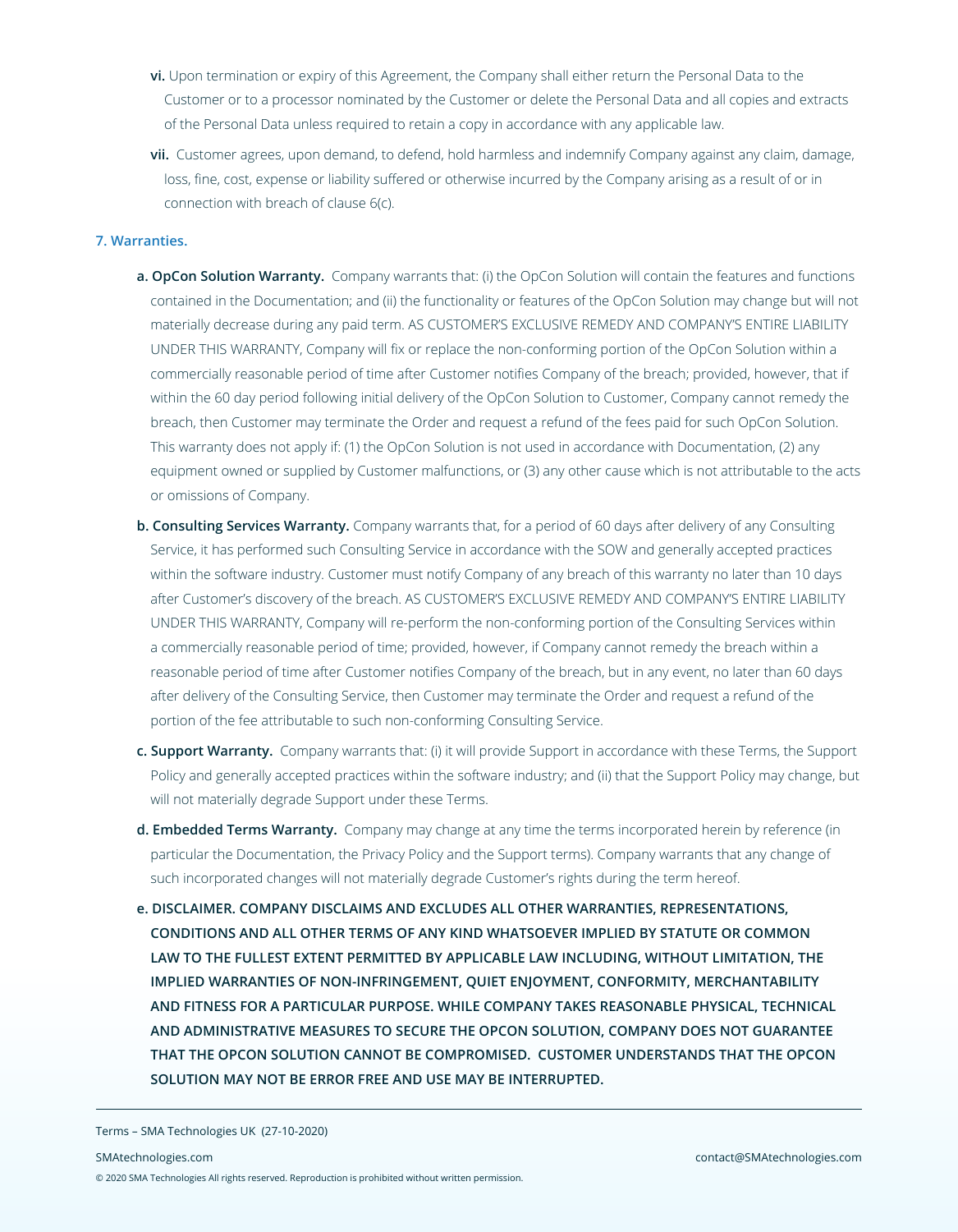### **8. Indemnities; Insurance.**

- **a. Indemnity.** Company will defend or settle any third-party claim against Customer to the extent such claim alleges that the OpCon Solution (and its underlying technology) infringes or misappropriates its IP rights; provided that:
	- **i.** Customer promptly notifies Company of the claim in writing, cooperates with Company in the defense, and allows Company to solely control the defense or settlement of the claim.
	- **ii.** Company will pay or reimburse Customer any costs incurred in performing its obligations above, and any Company -negotiated settlement amounts or court-awarded damages.
	- **iii.** If such a claim appears likely to prevail on its merits, in Company's sole reasonable discretion, then Company may modify the OpCon Solution, procure the necessary rights, or replace it with a functional equivalent.
	- **iv.**If Company determines that none of the above options are commercially feasible, then Company may terminate the applicable Order, in whole or in part, and will refund to Customer any prepaid and unused fees for such terminated OpCon Solution.
	- **v.** Company has no obligation or liability under this Section to the extent that any claim arises out of or in connection with: Company's compliance with Customer's specifications, where there would be no infringement but for these specifications; a combination of the OpCon Solution with other technology or aspects not contemplated by the Documentation,where the infringement would not occur but for the combination; use of Customer Data; Customer's alteration, modification, conversion or reverse engineering of the OpCon Solution; or Customer's use of the OpCon Solution in violation of these Terms.

# **THIS SECTION CONTAINS CUSTOMER'S EXCLUSIVE REMEDIES AND COMPANY'S SOLE LIABILITY FOR INTELLECTUAL PROPERTY INFRINGEMENT CLAIMS.**

**b. Insurance.** Company agrees to carry and maintain during the term of this Agreement, at its own cost, insurance policies and coverage amounts which are appropriate to the provision of the Services. Upon Customer's request, Company will provide evidence of such insurance.

#### **9. Limitations on Liability.**

- **a.** Nothing in these Terms excludes or limits Our liability for: (i) death or personal injury caused by Our negligence; (ii) fraud or fraudulent misrepresentation; or (iii) any other liability which cannot be excluded or limited by applicable law.
- **b. EXCLUSION OF DAMAGES. SUBJECT TO CLAUSE 9 (A) AND NEITHER PARTY IS LIABLE FOR ANY SPECIAL, INDIRECT AND CONSEQUENTIAL DAMAGES ARISING OUT OF OR RELATED TO THIS AGREEMENT OR FOR ANY COSTS OF DELAY, DAMAGES ARISING OUT OF LOSS OR CORRUPTION OF OR UNAUTHORIZED ACCESS TO DATA OR INFORMATION, AND LOST PROFITS OR LOST BUSINESS (IN EACH CASE WHETHER DIRECT OR INDIRECT).**
- **c. TOTAL LIMIT ON LIABILITY. [EXCEPT FOR INDEMNITY OBLIGATIONS IN THIS AGREEMENT, OR IF NOT PERMITTED BY LAW, EACH PARTY'S TOTAL LIABILITY FOR ALL DAMAGES ARISING OUT OF OR RELATED TO THIS AGREEMENT WILL NOT EXCEED: (i) FOR CLAIMS COVERED BY COMPANY'S INSURANCE, THE APPLICABLE LIMIT OF SUCH INSURANCE; OR (ii) FOR ALL OTHER CLAIMS NOT COVERED BY SUCH INSURANCE, THE GREATER OF THE AMOUNT PAID OR PAYABLE BY CUSTOMER UNDER THE APPLICABLE ORDER WITHIN THE 12 MONTH PERIOD PRIOR TO THE EVENT THAT GAVE RISE TO THE CLAIM.]**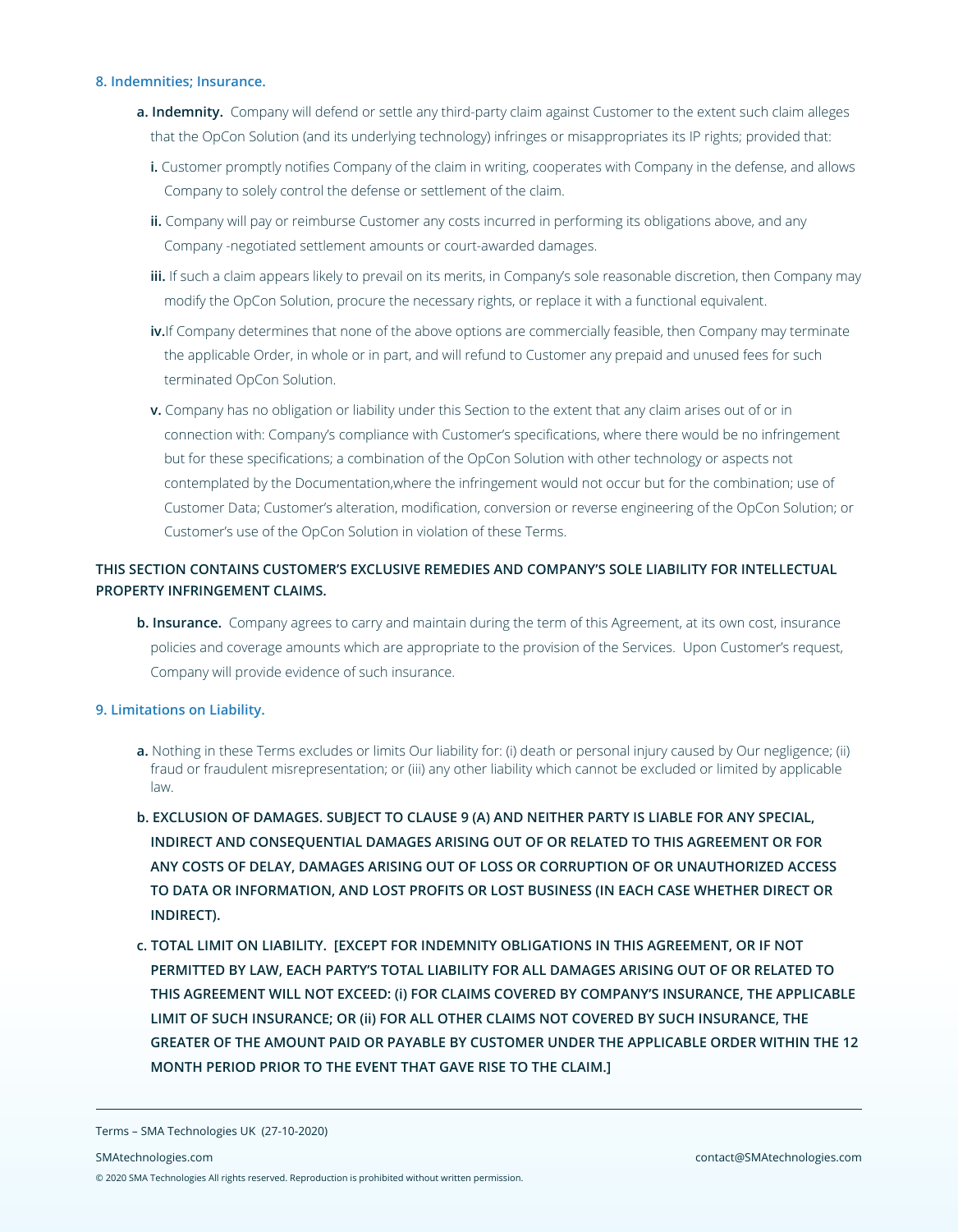- **a. Governing Law and Forum.** These Terms are governed by the laws of England & Wales (without regard to conflicts of law principles). ANY DISPUTE (INCLUDING NON-CONTRACTUAL DISPUTES OR CLAIMS) ARISING OUT OF OR IN CONNECTION WITH THIS AGREEMENT INCLUDING, WITHOUT LIMITATION, ANY DISPUTE RELATING TO ITS INTERPRETATION, VALIDITY, PERFORMANCE OR END, AND ANY SUMMARY PROCEEDINGS OR PROVISIONAL AND PROTECTIVE MEASURES NOTWITHSTANDING ANY NUMBER OF DEFENDANTS, ANY ACTION ON A WARRANTY OR GUARANTEE OR OTHER THIRD PARTY PROCEEDINGS AND ANY COUNTER-CLAIMS SHALL BE SUBJECT TO THE EXCLUSIVE JURISDICTION OF THE COMPETENT COURTS OF ENGLAND & WALES.
- **b. Entire Agreement.** ThisTerms and associated Order(s) constitute the entire agreement between the parties and supersede any prior or contemporaneous negotiations or agreements, whether oral or written, related to this subject matter and each party acknowledges that in entering into these Terms, it does not rely on, and shall have no remedies in respect of, any oral or written statement, representation, assurance or warranty (whether made innocently or negligently) that is not set out herein. Nothing in this Section shall exclude or restrict the liability of either party for fraud, fraudulent misrepresentation or fraudulent concealment.
- **c. No Assignment.** Customer may not assign, transfer, charge, novate, sub-contract or deal in any other manner its rights and/or obligations under these Terms, in whole or in part, to a third-party without Company's prior written consent. Company shall be entitled to assign, transfer, novate, charge, sub-contract and/or deal in any other manner its rights and obligations under this Agreement, in whole or in part, including by operation of merger, demerger, contribution, transfer of all its assets and liabilities or otherwise, without Customer's prior consent.
- **d. Enforceability.** If any provision of these Terms is found to be invalid, illegal or unenforceable, it shall be deemed deleted but the other terms remain in effect. .
- **e. Force Majeure** Neither party is liable to the other if it is prevented from or delayed in performing its obligations under these Terms, or from carrying on its business, by acts, events, omissions or accidents by events beyond their reasonable control, including without limitation force majeure events, due to contingencies beyond its reasonable control whether directly or indirectly, including but not limited to, fire, explosion, strike, freight embargo, act of God, or of war, civil disturbance, act of any government or any agency or official thereof, labor shortage, transportation contingencies, severe weather, default of manufacturer or supplier as a subcontractor, quarantine or restriction, epidemic, pandemic or catastrophe (including any restrictions imposed by any local or national government agency or body in response to such circumstances), or other conditions beyond the control of such party.
- **f. Money Damages Insufficient**. Any breach by a party of these Terms or a violation of the other party's IP Rights could cause irreparable injury or harm to the other party. The other party may seek injunctive relief to stop such breach or violation or to prevent any future breach or violation.
- **g. No Additional Terms**. additional or conflicting terms of a Customer purchasing document shall be applicable to the Agreement.
- **h. Survival**. Any terms that by their nature survive termination of these Terms for a party to assert its rights and receive the protections of these Terms, will survive.
- **i. Relationship of the Parties**. The parties are independent contractors with respect to each other and nothing in these Terms is intended to or shall operate to create a partnership between the parties, or authorise either party to act as agent for the other, and neither party shall have the authority to act in the name or on behalf of or otherwise